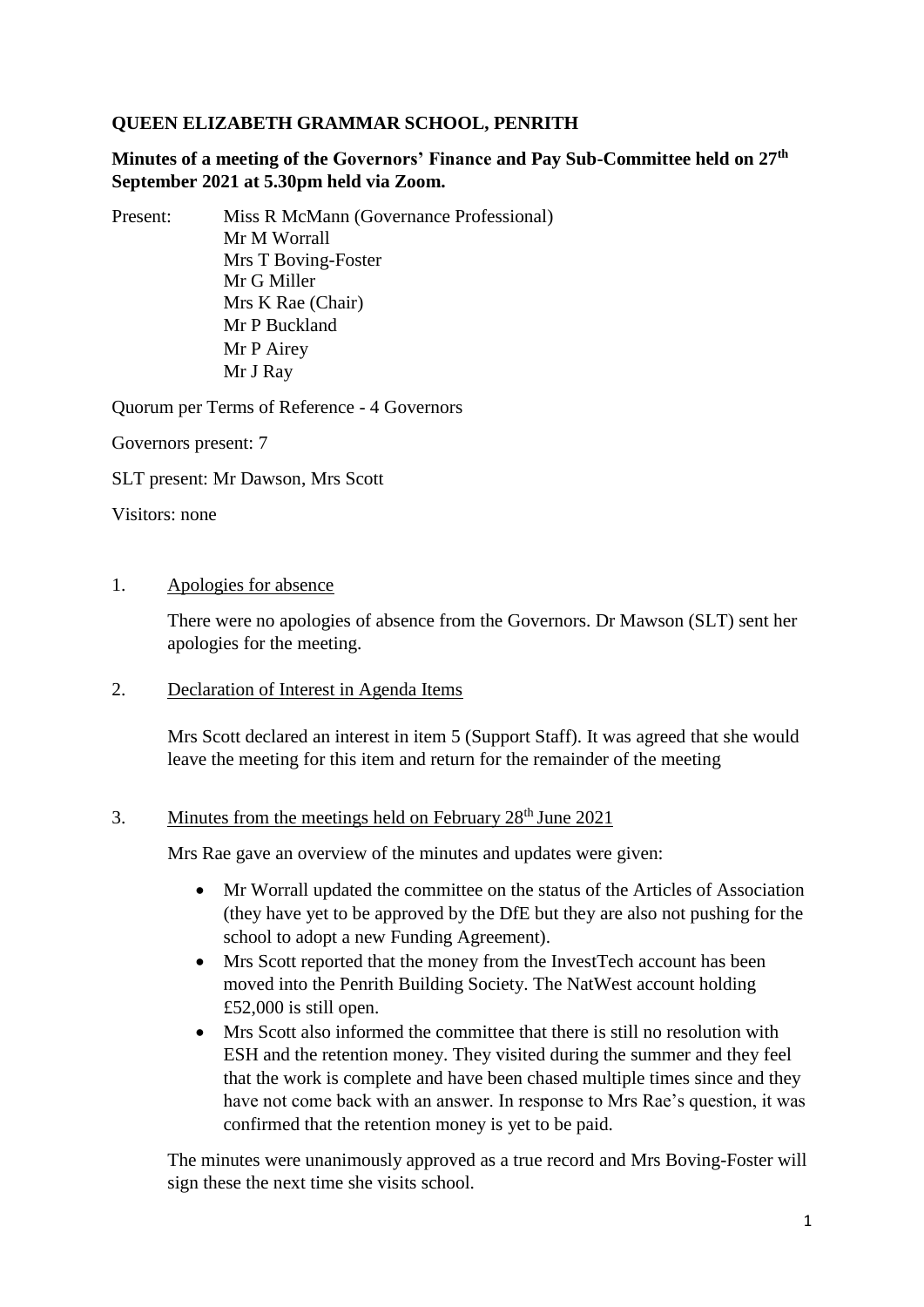### 4. Matters Arising

Miss McMann asked for the expenditure on the new snack bar (which was approved by email over the summer break, as it was urgent) to be formally documented. **All eight Governors on the Finance and Pay committee were consulted over the costs and they unanimously agreed to the expenditure via email over the summer break. Mrs Scott is bringing together the invoices but this project will come in on budget (between £30,000- £35,000).**

## 5. Support Staff Pay Progressions

#### *Mrs Scott left the meeting.*

A report detailing the pay progressions for support staff had been sent to the committee prior to the meeting. Mr Buckland presented this saying that it was the routine of Governors formally approving these pay progressions as there is no justification not to approve these. He invited any questions:

- *What is the total of these increases (KR)?* Unsure of the exact figure but it is budgeted for and they are not huge sums of money (PB).
- Are there any new roles on this sheet that are not in the budget and query *about members of staff moving bands (KR)?* No new roles and those on new bands are members of staff who took on additional work loads and responsibilities, initially on a temporary basis but these were made permanent to acknowledge hard work and dedication (PB).

## **Subject to the figures (as they are budgeted for), the committee unanimously agreed to all support staff pay progressions as per the paper.** *Mrs Scott was invited back into the meeting.*

Following Mrs Scott's return to the meeting, questions and comments were as follows:

- *How much do these increases total and when are they dated from (KR)?* Will need to work out the exact total but they are in budget and will be dated from 1 st September 2021 (JS).
- *Are they in the budget (TBF)?* Yes (JS)
- *Would like a figure before approving these (KR).* Will not be possible at this moment but they are in the budget which was approved by Governors. Also, they are automatic progressions and there have been no issues with the staff to stop them from progressing to the next pay band (JS).
- *If there are no issues with staff and it is in the budget need to approve this and move on (GM).*
- *Governors have a responsibility for approving uplifts and ensuring all Governors are happy with this. Do the figures match the budget (KR)?*Yes they are the same as the budget (JS).
- *Does the school have the income to match the rise in expense? Do any grants cover this (PA)?* There are no grants for staff increases or extra money. Income will be up due to the increase in students and not looking at big increases - most will be £300-£600 per year (PB).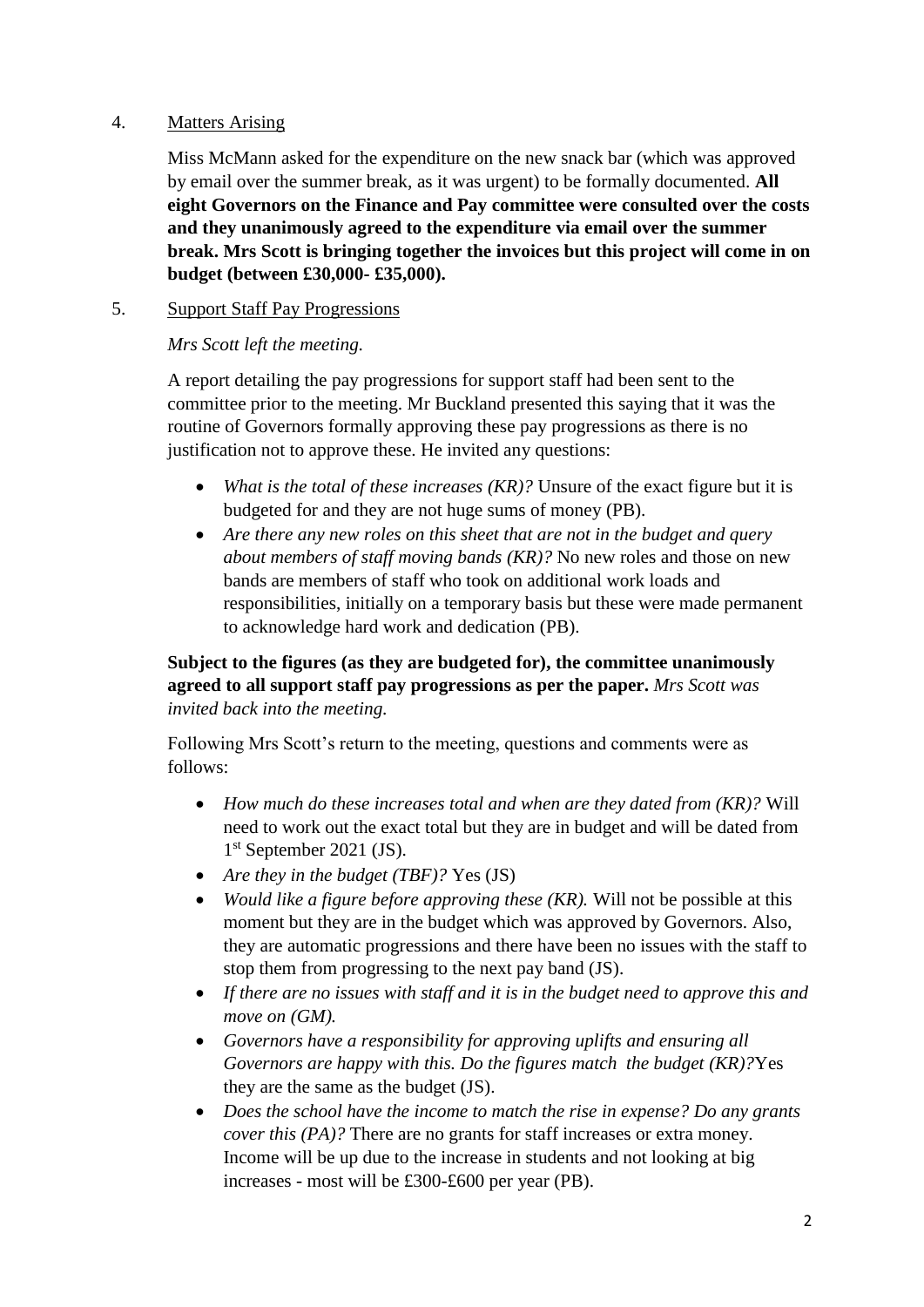*Would it be roughly £20,000 in total (KR)?* At the very most (PB) *Mrs Scott later emailed the committee with a total cost of £7,050.*

## **The committee unanimously agreed to adopt the pay increases.**

# 6. Management Accounts to  $31<sup>st</sup>$  July 2021

Overall, Mrs Scott was pleased to report that the accounts are looking healthy and she is confident that she can retain the year-end forecast of a surplus of £26,000 against the £1600 originally predicted. Mrs Boving-Foster said that both she and Mr Ray have been taken through the accounts in detail and are happy with them.

There was a discussion around the technology costs of £27,714 for the purchase of iPads and that it will go through the accounts as PNL, as opposed to using devolved capital finds due to EFSA uncertainties. Some devolved capital money was spent last year on the history rooms and repairing the pavilion, which leaves two years' worth of £20,000. A possible use of this money would be towards new a toilet block but this would be discussed. It was confirmed that any gifted iPads are put through the accounts as income and expenditure. Mr Ray said that there would be more discussion on this but it seems sensible in the circumstances to ring fence two years' worth of devolved capital monies. This was echoed by Mrs Rae and Mrs Boving-Foster. **The committee unanimously agreed to this.**

## 7. Bank Accounts and Cash Flow

Mrs Scott had updated the committee about the new bank account under item three. Mr Ray thought it worth noting that it is very difficult to open new accounts in the current climate.

# **The Governors unanimously agreed that they have reviewed and are happy with the amounts held in each account.**

# 8. Maintenance Report

Mrs Scott had circulated a substantial report prior to the meeting and invited any questions and comments:

- *Thanks to all for their hard work over the summer (JR / TBF).*
- *Are there any health and safety updates - though appreciate this is a standing item on the Full Governors' agenda (TBF)?* There is a health and safety committee meeting next week. There have been no visits due to Covid but they are looking at how to do these (JS).

## 9. Financial Procedures Manual